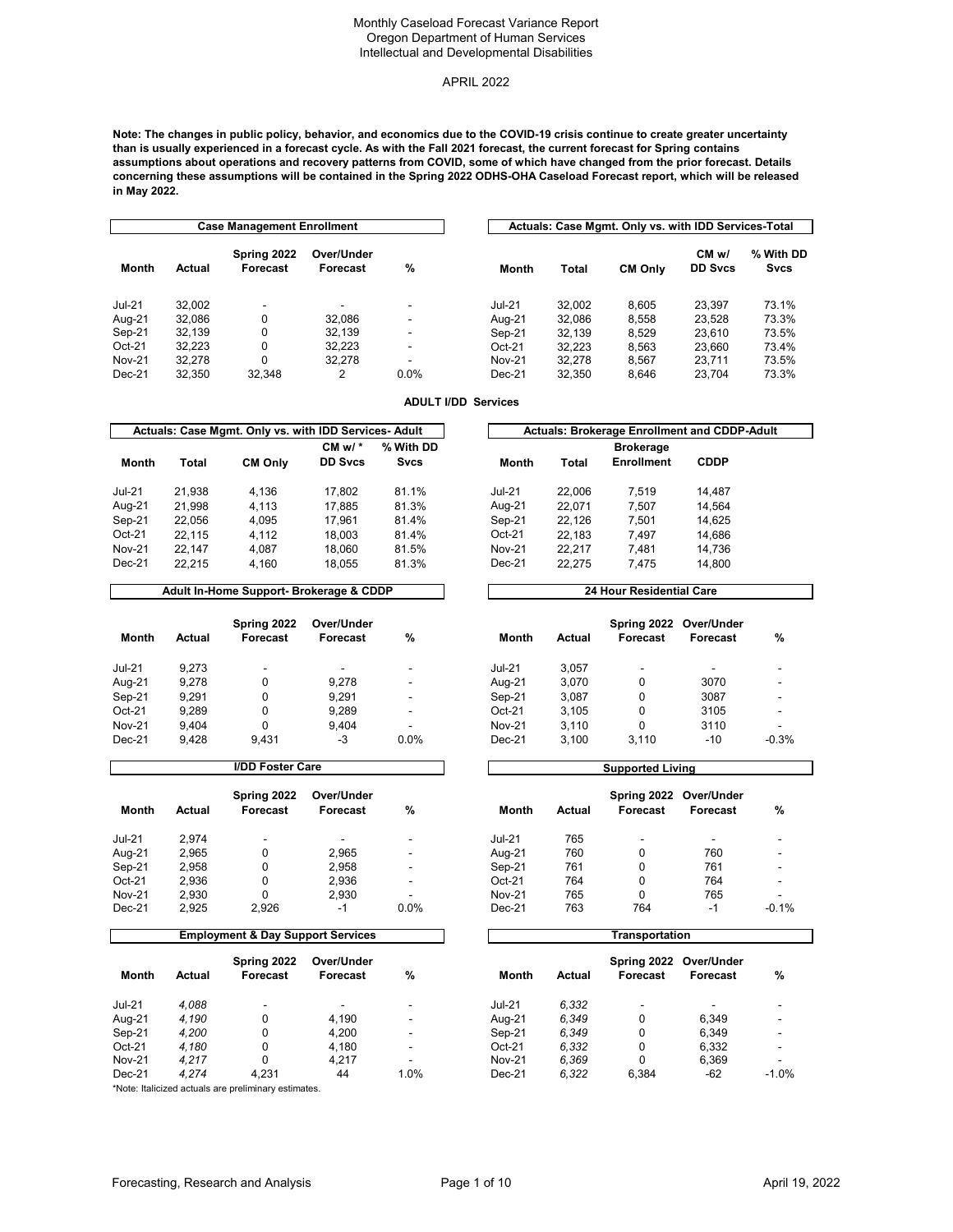### APRIL 2022

|               |        | <b>Actuals: Nursing Services</b> |                        |          |               |        | <b>Behavioral Services</b> |                        |      |
|---------------|--------|----------------------------------|------------------------|----------|---------------|--------|----------------------------|------------------------|------|
| Month         | Actual | Spring 2022<br>Forecast          | Over/Under<br>Forecast | %        | Month         | Actual | Spring 2022<br>Forecast    | Over/Under<br>Forecast | %    |
| $Jul-21$      | 95     | $\overline{\phantom{a}}$         | -                      | -        | <b>Jul-21</b> | 535    | $\overline{\phantom{a}}$   |                        |      |
| Aug-21        | 90     | 0                                | 90                     | -        | Aug-21        | 556    | 0                          | 556                    |      |
| Sep-21        | 79     | 0                                | 79                     | -        | Sep-21        | 601    | 0                          | 601                    |      |
| $Oct-21$      | 79     | 0                                | 79                     |          | $Oct-21$      | 608    | 0                          | 608                    |      |
| <b>Nov-21</b> | 79     | 0                                | 79                     |          | <b>Nov-21</b> | 633    | 0                          | 633                    |      |
| Dec-21        | 75     | 85                               | $-10$                  | $-12.1%$ | $Dec-21$      | 650    | 625                        | 25                     | 4.0% |

#### **I/DD Children Services**

|               |        | Actuals: Case Mgmt. Only vs. with IDD Services- Children |                        |                   |               |        | In-Home Support for Children |                        |                          |
|---------------|--------|----------------------------------------------------------|------------------------|-------------------|---------------|--------|------------------------------|------------------------|--------------------------|
| Month         | Total  | <b>CM Only</b>                                           | CMw/<br><b>DD Sycs</b> | % With DD<br>Svcs | <b>Month</b>  | Actual | Spring 2022<br>Forecast      | Over/Under<br>Forecast | %                        |
| <b>Jul-21</b> | 10.064 | 4.469                                                    | 5.595                  | 55.6%             | <b>Jul-21</b> | 4.026  | -                            | ۰                      |                          |
| Aug-21        | 10.088 | 4.445                                                    | 5.643                  | 55.9%             | Aug-21        | 4.030  | 0                            | 4.030                  |                          |
| Sep-21        | 10.083 | 4.434                                                    | 5.649                  | 56.0%             | Sep-21        | 4.010  | 0                            | 4.010                  |                          |
| $Oct-21$      | 10.108 | 4.451                                                    | 5.657                  | 56.0%             | $Oct-21$      | 3.990  | 0                            | 3.990                  | $\overline{\phantom{a}}$ |
| <b>Nov-21</b> | 10.131 | 4.480                                                    | 5.651                  | 55.8%             | <b>Nov-21</b> | 3.989  | 0                            | 3.989                  | $\overline{\phantom{0}}$ |
| $Dec-21$      | 10.135 | 4.486                                                    | 5.649                  | 55.7%             | $Dec-21$      | 3.984  | 4.007                        | -23                    | $-0.6%$                  |

# Actuals: Children Intensive In-Home Services **Actuals: Children Residential Care & Family Support**

| Month         | Actual | <b>Behavior</b> | <b>Medically</b><br><b>Fragile</b> | <b>Medically</b><br><b>Involved</b> | Month         | <b>Children</b><br>Res. Care | Family<br>Support | HO<br>Hon |
|---------------|--------|-----------------|------------------------------------|-------------------------------------|---------------|------------------------------|-------------------|-----------|
| <b>Jul-21</b> | 366    | 99              | 94                                 | 173                                 | <b>Jul-21</b> | 157                          | 4                 | -         |
| Aug-21        | 367    | 98              | 94                                 | 175                                 | Aug-21        | 159                          | 16                | -         |
| Sep-21        | 370    | 99              | 94                                 | 177                                 | Sep-21        | 151                          | 12                | ٠         |
| $Oct-21$      | 370    | 99              | 95                                 | 176                                 | Oct-21        | 146                          | 11                | 3         |
| <b>Nov-21</b> | 373    | 99              | 97                                 | 177                                 | <b>Nov-21</b> | 143                          | 15                | 4         |
| $Dec-21$      | 377    | 99              | 97                                 | 181                                 | $Dec-21$      | 137                          |                   | 6         |

| Nith DD |               |        | Spring 2022 Over/Under |          |         |
|---------|---------------|--------|------------------------|----------|---------|
| Svcs    | Month         | Actual | Forecast               | Forecast | %       |
| 55.6%   | <b>Jul-21</b> | 4.026  |                        |          |         |
| 55.9%   | Aug-21        | 4.030  | 0                      | 4,030    | -       |
| 56.0%   | Sep-21        | 4.010  | 0                      | 4.010    | -       |
| 56.0%   | $Oct-21$      | 3.990  | $\Omega$               | 3.990    |         |
| 55.8%   | <b>Nov-21</b> | 3,989  | 0                      | 3,989    |         |
| 55.7%   | $Dec-21$      | 3.984  | 4.007                  | $-23$    | $-0.6%$ |

**In-Home Support for Children** 

# **Month Children Res. Care Family Support Host Homes**

|               |       | <b>I/DD Foster Care</b> |                          | <b>Stabilization and Crisis Unit (Adult are</b> |               |        |               |       |  |
|---------------|-------|-------------------------|--------------------------|-------------------------------------------------|---------------|--------|---------------|-------|--|
| Month         | Total | Spring 2022<br>Forecast | Over/Under<br>Forecast   | $\frac{9}{6}$                                   | <b>Month</b>  | Actual | <b>Adults</b> | Child |  |
| <b>Jul-21</b> | 343   | -                       | $\overline{\phantom{a}}$ | -                                               | <b>Jul-21</b> | 93     | 77            | 16    |  |
| Aug-21        | 336   | 0                       | 336                      |                                                 | Aug-21        | 93     | 77            | 15    |  |
| Sep-21        | 333   | 0                       | 333                      | -                                               | Sep-21        | 94     | 78            | 15    |  |
| $Oct-21$      | 319   | 0                       | 319                      | -                                               | $Oct-21$      | 92     | 77            | 15    |  |
| <b>Nov-21</b> | 314   | 0                       | 314                      | -                                               | <b>Nov-21</b> | 91     | 77            | 14    |  |
| $Dec-21$      | 314   | 326                     | $-12$                    | $-3.7%$                                         | $Dec-21$      | 90     | 75            | 15    |  |

| ≀ver/Under<br>Forecast   | %                        | <b>Month</b>  | Actual | <b>Adults</b> | Children |  |
|--------------------------|--------------------------|---------------|--------|---------------|----------|--|
| $\overline{\phantom{a}}$ | $\overline{\phantom{a}}$ | <b>Jul-21</b> | 93     | 77            | 16       |  |
| 336                      | -                        | Aug-21        | 93     | 77            | 15       |  |
| 333                      | $\overline{\phantom{a}}$ | Sep-21        | 94     | 78            | 15       |  |
| 319                      | -                        | $Oct-21$      | 92     | 77            | 15       |  |
| 314                      | -                        | <b>Nov-21</b> | 91     | 77            | 14       |  |

**Stabilization and Crisis Unit (Adult and Children)**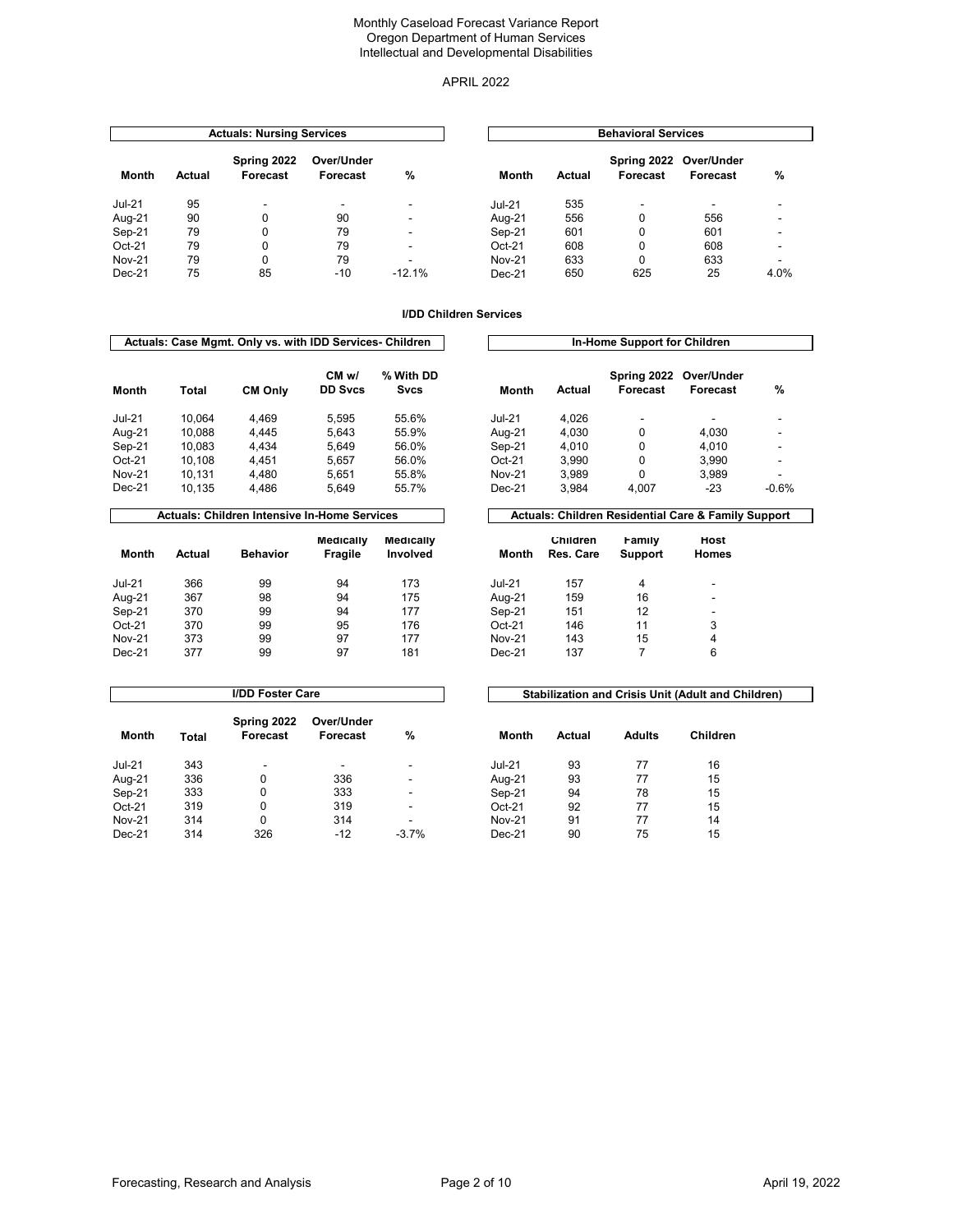### APRIL 2022

#### **Case Management Enrollment**



**Month Actual Spring 2022 Forecast Fall 2021 Forecast Jul-21 3**2,002 - | - - | 32,007 | -5 0.0% **Aug-21** 32,086 - - - - - 32,081 5 0.0% **Sep-21 3**2,139 - - - - - 32,092 47 0.1% **Oct-21 3**2,223 - | - - | 32,177 | 46 0.1% **Nov-21** 32,278 - - - - - 32,274 4 0.0% **Dec-21** 32,350 32,348 2 0.0% 32,348 2 0.0% **Jan-22 | - |** 32,445 | - - | 32,445 | - - -**Feb-22 | - |** 32,550 | - - | 32,550 | - - -**Mar-22 | - |** 32,638 | - - | 32,638 | - -**Apr-22 | - |** 32,745 | - | - | 32,745 | - | - | -**May-22 | - |** 32,838 | - | - | 32,838 | - | - | -**Jun-22 | - |** 32,920 | - - | 32,920 | - - -**Over/Under Forecast (Spring 2022) Over/Under Forecast (Fall 2021)**

Case Management provides entry-level eligibility, evaluation and coordination services to individuals with developmental disabilities.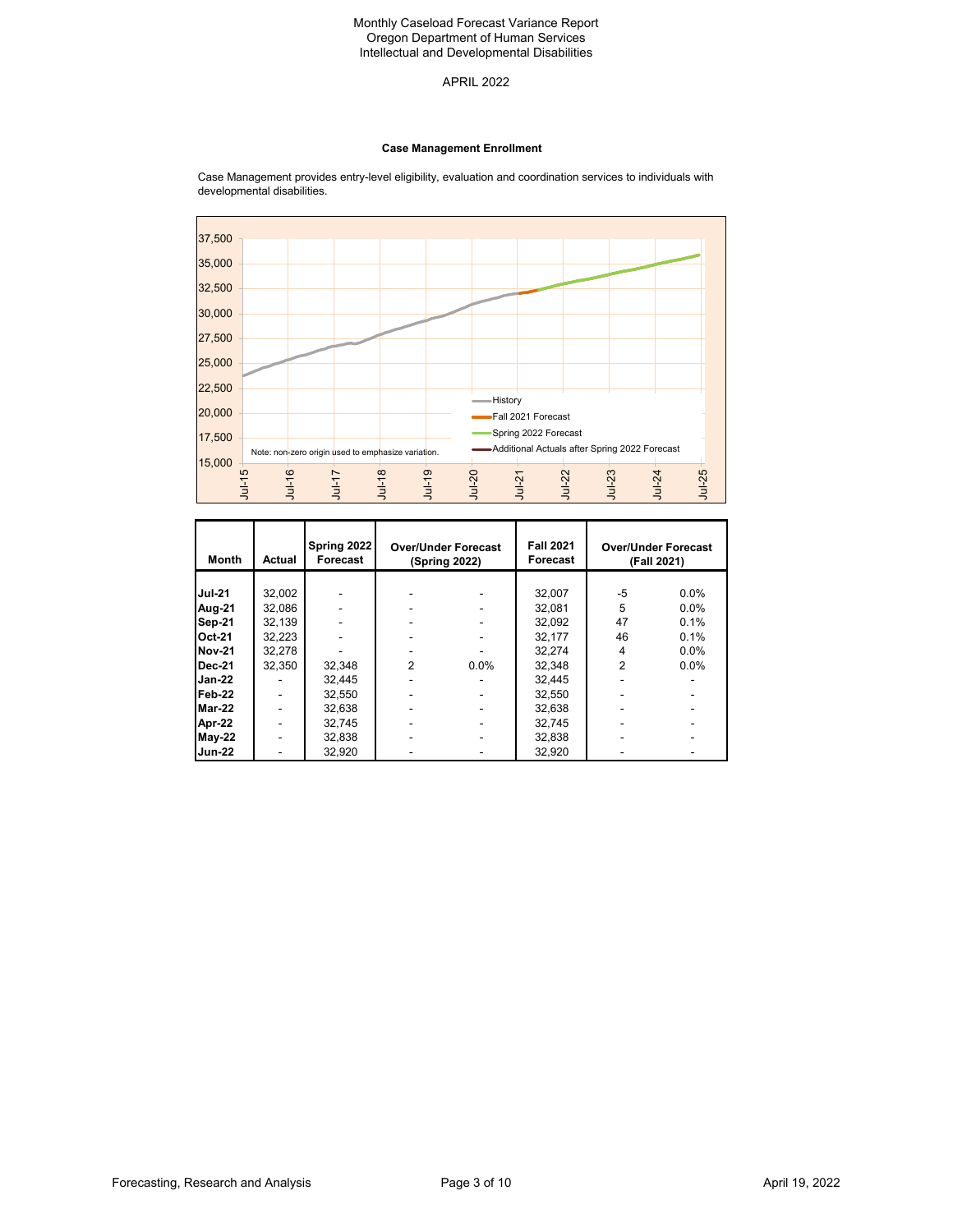APRIL 2022

### **Adult In-Home Support**

Adult In-Home Support is a new caseload category that combines Brokerage and Comprehensive In-Home Services without employment and transportation services. This caseload begins Fall 2017. 10,000 9,000 8,000 7,000 History  $\equiv$ Fall 2021 Forecast 6,000 Spring 2022 Forecast Note: non-zero origin used to emphasize variation. **Additional Actuals after Spring 2022 Forecast** 5,000 Jul-15 Jul-16 Jul-18 Jul-19 Jul-25 Jul-17 Jul-20 Jul-22 Jul-23 Jul-24 Jul-21

| <b>Month</b>  | Actual | Spring 2022<br>Forecast | <b>Over/Under Forecast</b><br>(Spring 2022) |      | <b>Fall 2021</b><br>Forecast |       | <b>Over/Under Forecast</b><br>(Fall 2021) |
|---------------|--------|-------------------------|---------------------------------------------|------|------------------------------|-------|-------------------------------------------|
|               |        |                         |                                             |      |                              |       |                                           |
| <b>Jul-21</b> | 9,273  |                         |                                             |      | 9,264                        | 9     | 0.1%                                      |
| Aug-21        | 9,278  |                         |                                             |      | 9,281                        | $-3$  | 0.0%                                      |
| <b>Sep-21</b> | 9.291  |                         |                                             |      | 9.295                        | $-4$  | 0.0%                                      |
| <b>Oct-21</b> | 9,289  |                         |                                             |      | 9,308                        | $-19$ | $-0.2%$                                   |
| <b>Nov-21</b> | 9.404  |                         |                                             |      | 9,320                        | 84    | 0.9%                                      |
| Dec-21        | 9,428  | 9,431                   | -3                                          | 0.0% | 9,330                        | 98    | 1.1%                                      |
| <b>Jan-22</b> |        | 9.452                   |                                             |      | 9.340                        |       |                                           |
| Feb-22        |        | 9.470                   |                                             |      | 9.349                        |       |                                           |
| Mar-22        |        | 9.487                   |                                             |      | 9.358                        |       |                                           |
| Apr-22        |        | 9,502                   |                                             |      | 9,366                        |       |                                           |
| $May-22$      |        | 9,516                   |                                             |      | 9,374                        |       |                                           |
| <b>Jun-22</b> |        | 9,528                   |                                             |      | 9,381                        |       |                                           |

#### Adult In-Home Support helps individuals aged 18 years or older with intellectual and developmental disabilities to continue to live in their homes.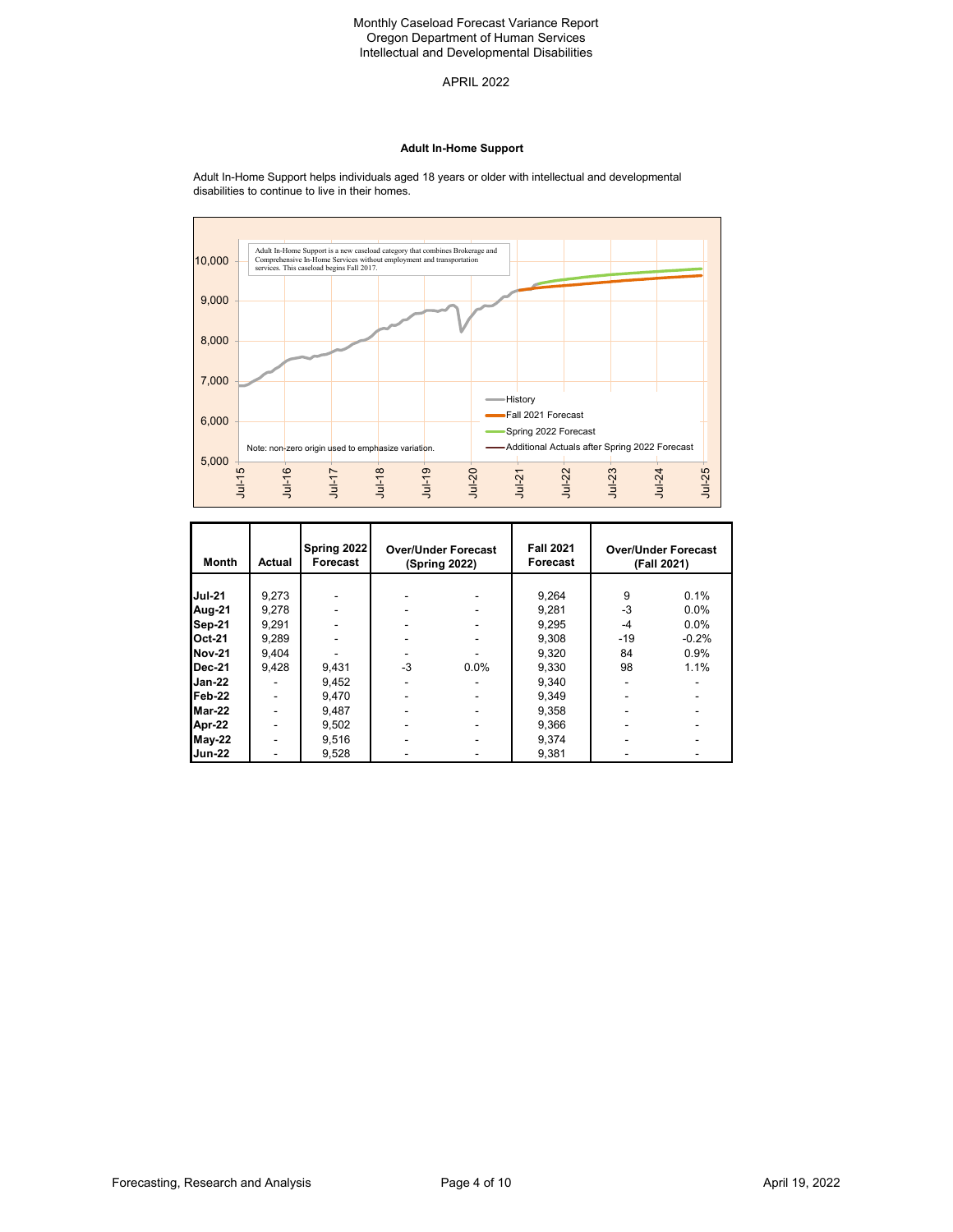APRIL 2022

#### **Total I/DD Foster Care**

Foster Care provides 24-hour foster home care, supervision, the provision of room and board, and assistance with the activities of daily living for both adults and children.



| <b>Month</b>  | Actual | Spring 2022<br>Forecast | <b>Over/Under Forecast</b><br>(Spring 2022) |         | <b>Fall 2021</b><br>Forecast |        | <b>Over/Under Forecast</b><br>(Fall 2021) |
|---------------|--------|-------------------------|---------------------------------------------|---------|------------------------------|--------|-------------------------------------------|
| <b>Jul-21</b> | 3.317  |                         |                                             |         | 3.346                        | $-29$  | $-0.9%$                                   |
| Aug-21        | 3.301  |                         |                                             |         | 3.347                        | $-46$  | $-1.4%$                                   |
| Sep-21        | 3.291  |                         |                                             |         | 3.349                        | $-58$  | $-1.7%$                                   |
| <b>Oct-21</b> | 3,255  |                         |                                             |         | 3.354                        | -99    | $-3.0%$                                   |
| <b>Nov-21</b> | 3.244  |                         |                                             |         | 3.364                        | $-120$ | $-3.6%$                                   |
| Dec-21        | 3,239  | 3,252                   | $-13$                                       | $-0.4%$ | 3.371                        | $-132$ | $-3.9%$                                   |
| <b>Jan-22</b> |        | 3,251                   |                                             |         | 3.375                        |        |                                           |
| Feb-22        |        | 3,250                   |                                             |         | 3.376                        |        |                                           |
| Mar-22        |        | 3.249                   |                                             |         | 3.377                        |        |                                           |
| Apr-22        |        | 3.248                   |                                             |         | 3.379                        |        |                                           |
| $May-22$      |        | 3.247                   |                                             |         | 3.380                        |        |                                           |
| <b>Jun-22</b> | -      | 3.246                   |                                             |         | 3.382                        |        |                                           |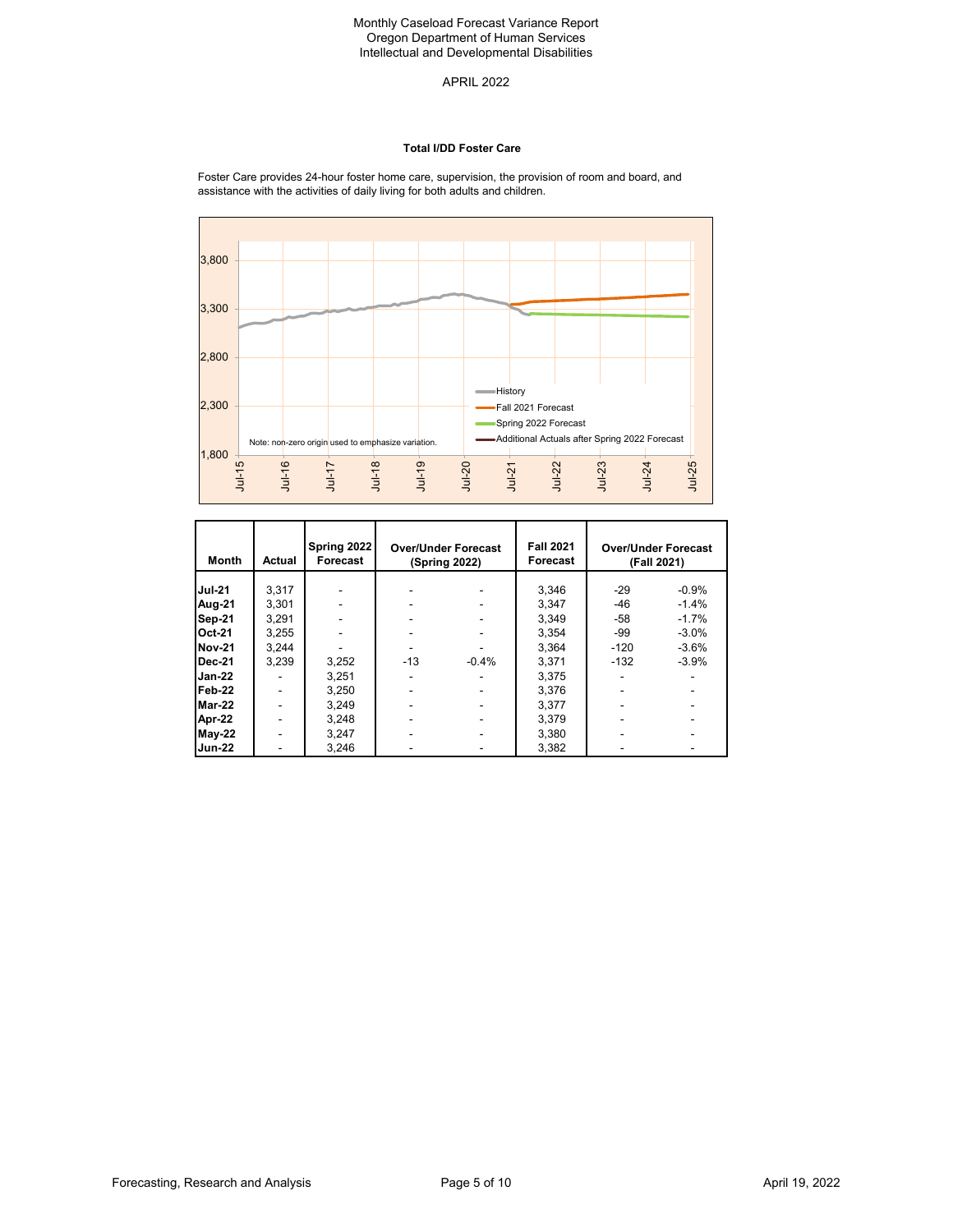APRIL 2022

#### **24 hours Residential Care**



24-Hour Residential Care provides 24-hour supervised care, training and support services in neighborhood homes.

| <b>Month</b>  | <b>Actual</b> | Spring 2022<br>Forecast | <b>Over/Under Forecast</b><br>(Spring 2022) |         | <b>Fall 2021</b><br>Forecast |    | <b>Over/Under Forecast</b><br>(Fall 2021) |
|---------------|---------------|-------------------------|---------------------------------------------|---------|------------------------------|----|-------------------------------------------|
|               |               |                         |                                             |         |                              |    |                                           |
| <b>Jul-21</b> | 3,057         |                         |                                             |         | 3,047                        | 10 | 0.3%                                      |
| Aug-21        | 3.070         |                         |                                             |         | 3.051                        | 19 | 0.6%                                      |
| Sep-21        | 3.087         |                         |                                             |         | 3.052                        | 35 | 1.1%                                      |
| <b>Oct-21</b> | 3,105         |                         |                                             |         | 3,054                        | 51 | 1.7%                                      |
| <b>Nov-21</b> | 3.110         |                         |                                             |         | 3.056                        | 54 | 1.8%                                      |
| <b>Dec-21</b> | 3,100         | 3,110                   | $-10$                                       | $-0.3%$ | 3,057                        | 43 | 1.4%                                      |
| Jan-22        |               | 3,113                   |                                             |         | 3,059                        |    |                                           |
| Feb-22        |               | 3.116                   |                                             |         | 3.061                        |    |                                           |
| Mar-22        |               | 3,118                   |                                             |         | 3,063                        |    |                                           |
| Apr-22        |               | 3,121                   |                                             |         | 3,065                        |    |                                           |
| May-22        |               | 3,123                   |                                             |         | 3.067                        |    |                                           |
| <b>Jun-22</b> | -             | 3,126                   |                                             |         | 3,069                        |    |                                           |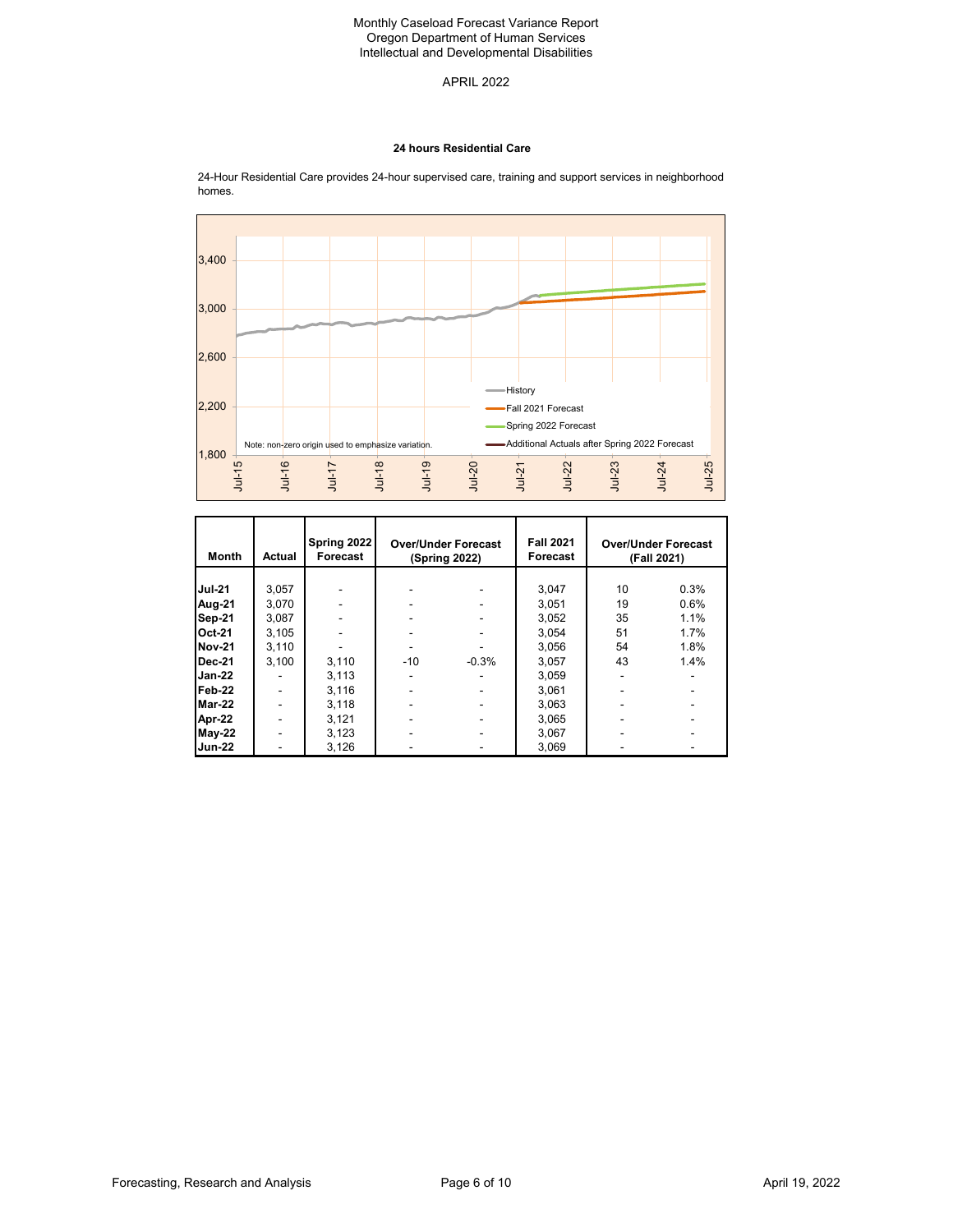APRIL 2022

## **Supported Living**



Supported Living provides individualized support services to clients in their own home based on their Individual Support Plan.

| <b>Month</b>  | Actual | Spring 2022<br>Forecast | <b>Over/Under Forecast</b><br>(Spring 2022) |         | <b>Fall 2021</b><br>Forecast |       | <b>Over/Under Forecast</b><br>(Fall 2021) |
|---------------|--------|-------------------------|---------------------------------------------|---------|------------------------------|-------|-------------------------------------------|
|               |        |                         |                                             |         |                              |       |                                           |
| <b>Jul-21</b> | 765    |                         |                                             |         | 771                          | -6    | $-0.8%$                                   |
| Aug-21        | 760    |                         |                                             |         | 771                          | $-11$ | $-1.4%$                                   |
| Sep-21        | 761    |                         |                                             |         | 771                          | $-10$ | $-1.3%$                                   |
| <b>Oct-21</b> | 764    |                         |                                             |         | 771                          | $-7$  | $-0.9%$                                   |
| <b>Nov-21</b> | 765    |                         |                                             |         | 771                          | -6    | $-0.8%$                                   |
| <b>Dec-21</b> | 763    | 764                     | $-1$                                        | $-0.1%$ | 771                          | -8    | $-1.0%$                                   |
| <b>Jan-22</b> | -      | 764                     |                                             |         | 772                          |       |                                           |
| Feb-22        | -      | 764                     |                                             |         | 772                          |       |                                           |
| Mar-22        |        | 764                     |                                             |         | 772                          |       |                                           |
| Apr-22        |        | 763                     |                                             |         | 773                          |       |                                           |
| $May-22$      |        | 763                     |                                             |         | 773                          |       |                                           |
| <b>Jun-22</b> |        | 763                     |                                             |         | 773                          |       |                                           |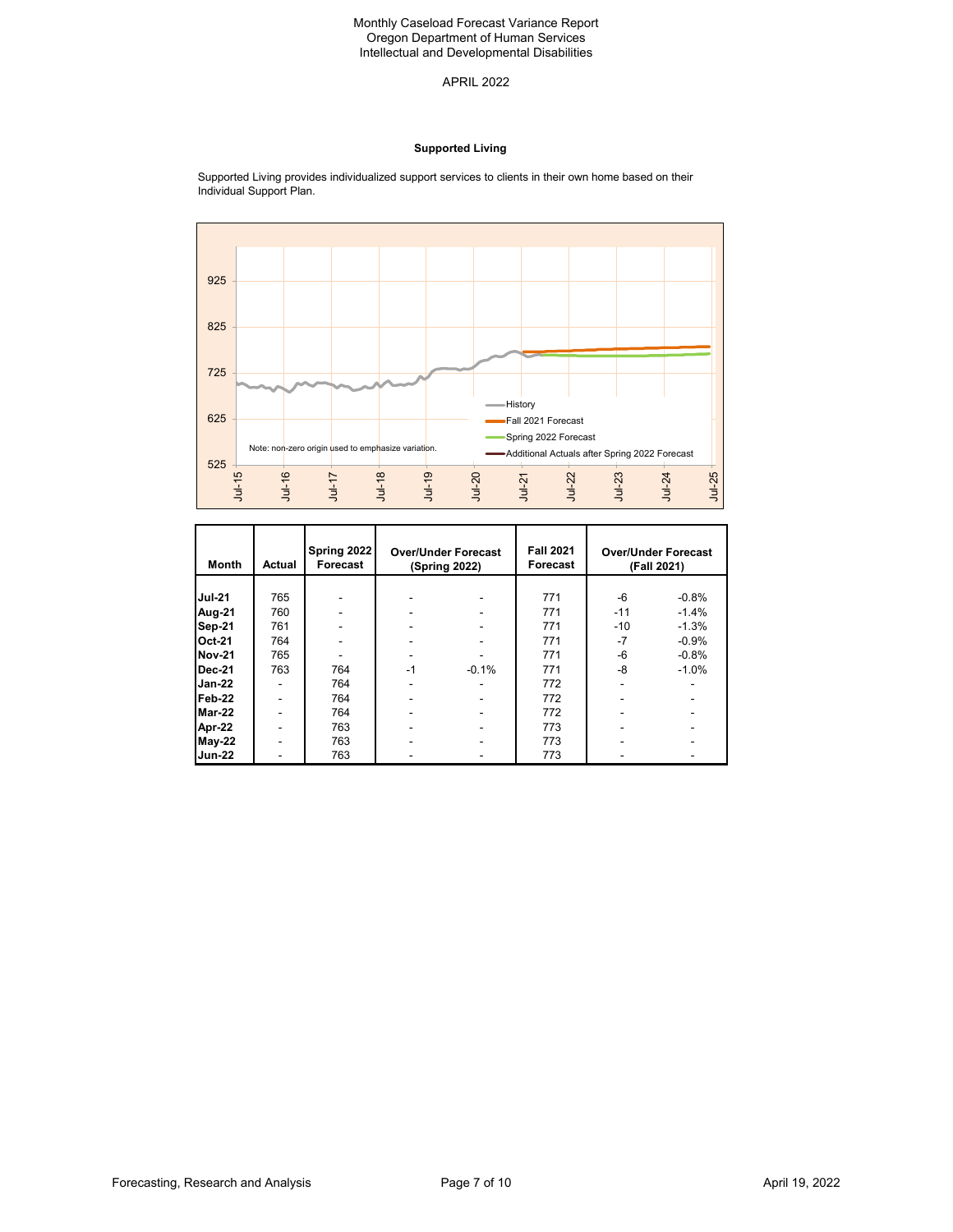APRIL 2022

#### **In-Home Support for Children**

In-Home Support for Children (also know as Long-Term Support) provides services to individuals under the age of 18 years with Intellectual and Developmental Disabilities in the family home.



| <b>Month</b>  | Actual | Spring 2022<br>Forecast | <b>Over/Under Forecast</b><br>(Spring 2022) |         | <b>Fall 2021</b><br>Forecast | <b>Over/Under Forecast</b><br>(Fall 2021) |         |
|---------------|--------|-------------------------|---------------------------------------------|---------|------------------------------|-------------------------------------------|---------|
| <b>Jul-21</b> | 4,026  |                         |                                             |         | 4,010                        | 16                                        | 0.4%    |
|               |        |                         |                                             |         |                              |                                           |         |
| Aug-21        | 4,030  |                         |                                             |         | 4,018                        | 12                                        | 0.3%    |
| Sep-21        | 4,010  |                         |                                             |         | 4,025                        | $-15$                                     | $-0.4%$ |
| <b>Oct-21</b> | 3,990  |                         |                                             |         | 4,032                        | $-42$                                     | $-1.0%$ |
| <b>Nov-21</b> | 3.989  |                         |                                             |         | 4.039                        | $-50$                                     | $-1.2%$ |
| Dec-21        | 3,984  | 4,007                   | $-23$                                       | $-0.6%$ | 4,046                        | $-62$                                     | $-1.5%$ |
| Jan-22        |        | 4,002                   |                                             |         | 4,052                        |                                           |         |
| Feb-22        |        | 4,010                   |                                             |         | 4,058                        |                                           |         |
| Mar-22        |        | 4.019                   |                                             |         | 4.064                        |                                           |         |
| Apr-22        |        | 4,027                   |                                             |         | 4,070                        |                                           |         |
| <b>May-22</b> |        | 4,034                   |                                             |         | 4,076                        |                                           |         |
| <b>Jun-22</b> | ٠      | 4,042                   |                                             |         | 4.081                        |                                           |         |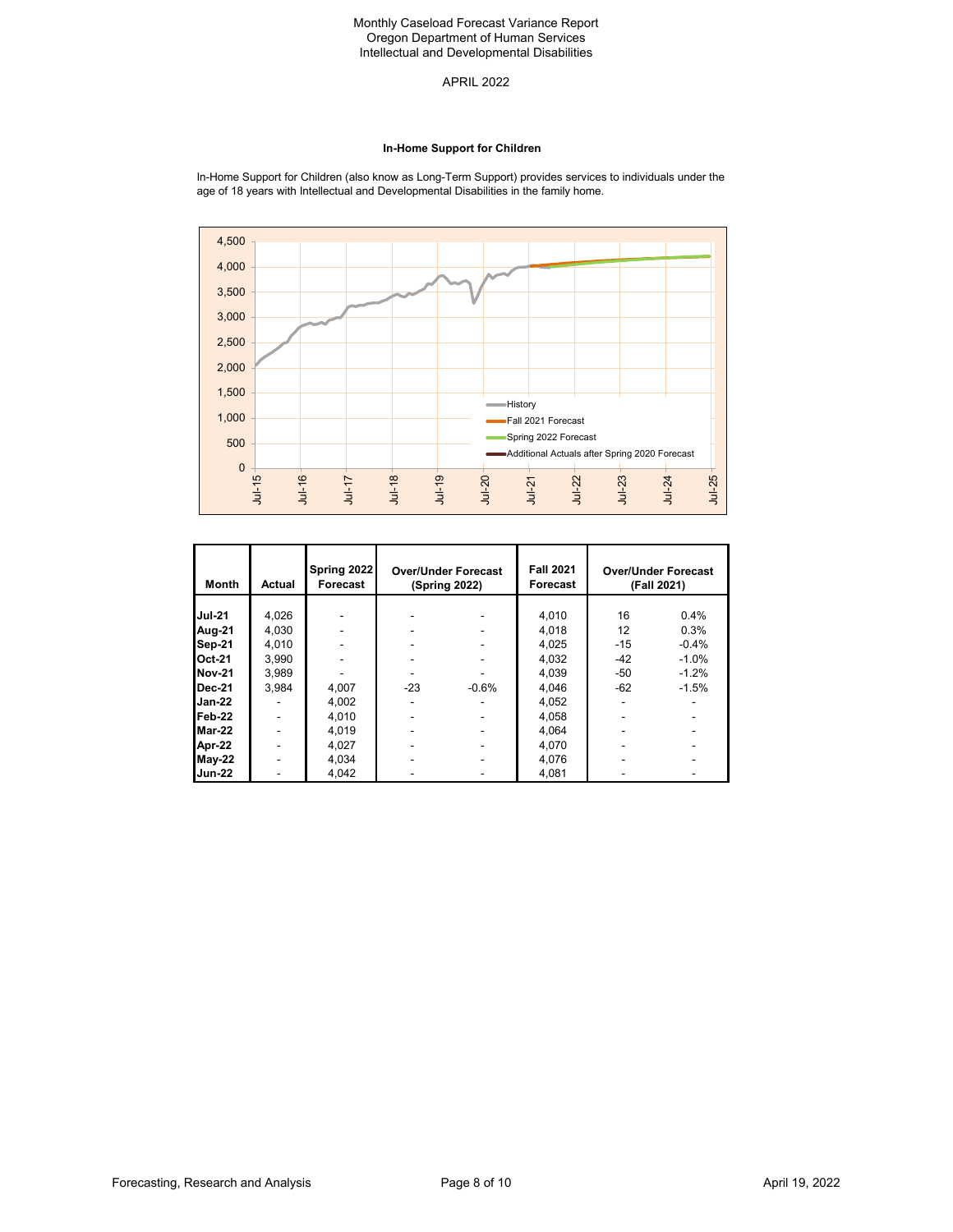APRIL 2022

### **Employment and Day Support Activities**



Employment provides paid work to DD clients in comprehensive 24-hour service, including the day support activities, away from home.

| <b>Month</b>  | Actual | Spring 2022<br>Forecast | <b>Over/Under Forecast</b><br>(Spring 2022) |      | <b>Fall 2021</b><br>Forecast |      | <b>Over/Under Forecast</b><br>(Fall 2021) |
|---------------|--------|-------------------------|---------------------------------------------|------|------------------------------|------|-------------------------------------------|
|               |        |                         |                                             |      |                              |      |                                           |
| <b>Jul-21</b> | 4.088  |                         |                                             |      | 4,075                        | 13   | 0.3%                                      |
| Aug-21        | 4.190  |                         |                                             |      | 4.098                        | 92   | 2.2%                                      |
| Sep-21        | 4,200  |                         |                                             |      | 4,117                        | 83   | 2.0%                                      |
| Oct-21        | 4.180  |                         |                                             |      | 4.170                        | 10   | 0.2%                                      |
| <b>Nov-21</b> | 4.217  |                         |                                             |      | 4.219                        | $-2$ | 0.0%                                      |
| Dec-21        | 4.274  | 4,231                   | 44                                          | 1.0% | 4,273                        |      | 0.0%                                      |
| Jan-22        |        | 4.272                   |                                             |      | 4,302                        |      |                                           |
| Feb-22        |        | 4,331                   |                                             |      | 4,370                        |      |                                           |
| Mar-22        |        | 4,389                   |                                             |      | 4,439                        |      |                                           |
| Apr-22        |        | 4.448                   |                                             |      | 4,511                        |      |                                           |
| $May-22$      |        | 4.529                   |                                             |      | 4,630                        |      |                                           |
| <b>Jun-22</b> |        | 4,612                   |                                             |      | 4.754                        |      |                                           |